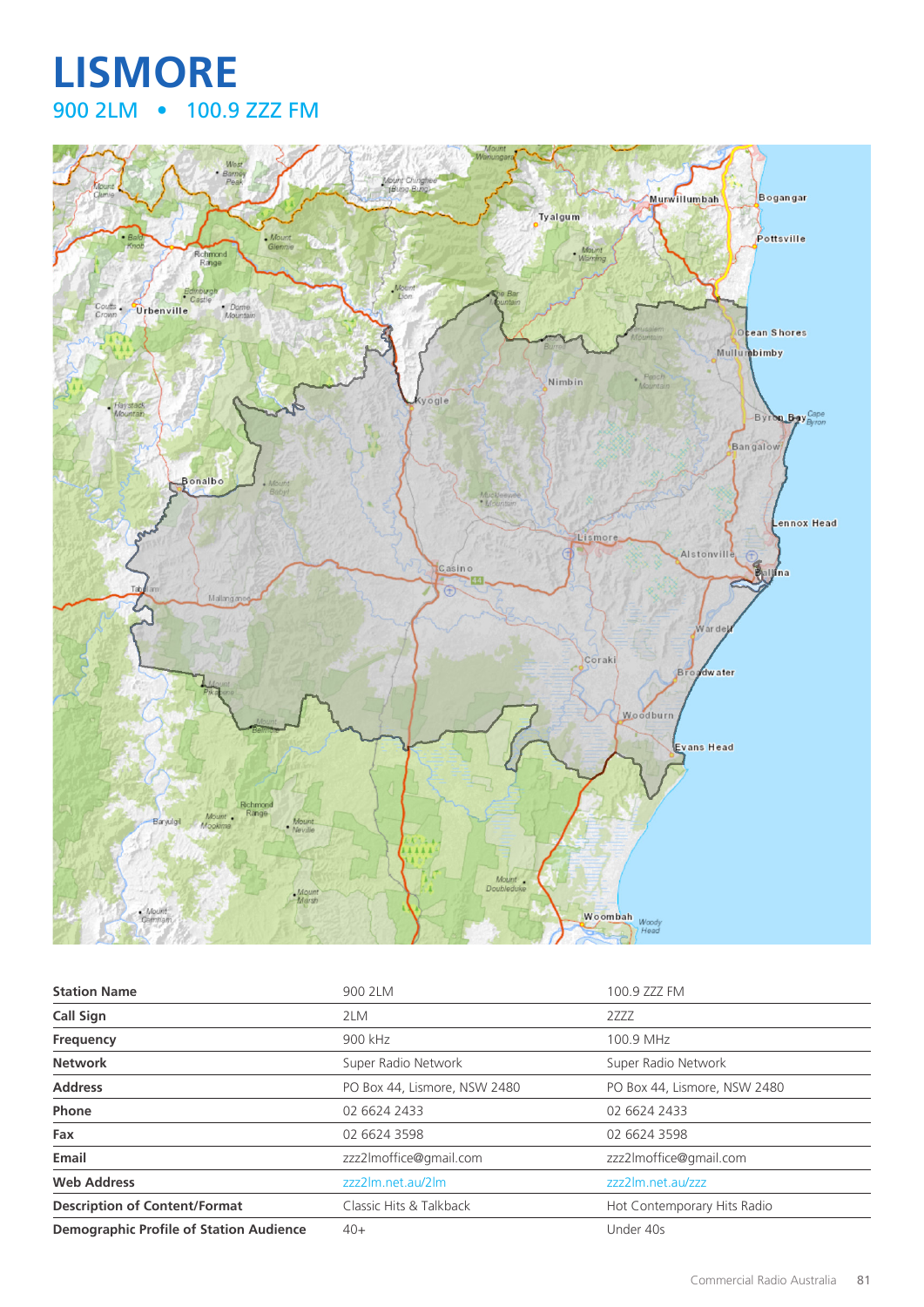## **LISMORE**

Lismore is a major regional centre located on the far north coast of NSW, just south of the Queensland border. Sydney is some 750 kilometres south by the Pacific Highway. Brisbane City is within 2.5 hours drive to the north. The Lismore CBD is located 30 minutes drive from the coast. Byron Bay and Ballina are only a short drive from Lismore.

Lismore is the centre of a rich agricultural district as well as being the major town in a popular tourist area. It is also the commercial centre of the north east of NSW. The Southern Cross University and a TAFE are based in Lismore.

The Lismore radio licence area is one of the larger areas in NSW. There are five council areas that overlap the Lismore radio licence area. The total population based on the 2016 census is 147,666. Over 57% of the population in Lismore is aged over 40 years. The birthplace for over 83% of the population was Oceania including Australian, New Zealander, Indigenous and Islander persons.

The area has a relatively large number of children and teenagers. This is reflected in the high proportion of families with children (over 36% of total families). Of the 27,505 people attending an educational institution, 42% were either in infants or primary, 34% were attending a secondary educational institution, 10% attending TAFE, and 14% attending the University. Of the 59,305 people who already have a tertiary qualification, 64% have a certificate, diploma or another tertiary qualification and 36% have a degree.

The stability of the area is reflected in a high level of home ownership. Of the total dwellings (55,789) in Lismore, 39% of dwellings are owned outright and 29% are mortgaged. Private rental properties that most likely cater to the student population represent 25% of total dwellings.

26% of the total households (55,431) in Lismore have a household income range between \$21,000 – \$41,999pa; 26% between \$42,000 – \$77,999pa; and 11% between \$78,000 – \$103,999pa.

All major banks and several credit unions, car dealers, fast-food restaurants and an extensive selection of national retail, chain and independent stores are represented in the area.

#### **AGRICULTURE**

Lismore is the centre of the North Coast dairy industry. The area west of Lismore around Casino is the home of the region's beef and dairy industry. The farms in the area support over 83 thousand beef cattle, 15 thousand dairy cattle and 5 thousand sheep and lambs.

Sugar cane is grown in the area. In addition, Lismore and districts produce macadamia nuts and other tropical fruit; the area has over 2.3 million nut trees. The region produced over 1 million kilograms of avocados, 179 thousand kilograms of nectarines and 82 thousand kilograms of peaches.

#### EMPLOYMENT

Lismore has a proud rural tradition, which began in forestry, graduated to dairy and has grown to include macadamia nuts, coffee, tea tree and bush foods. The growth of industries such as medicinal herb production, health, transport, education and tourism continue to thrive.

The majority (49%) of the labour force of 65,538 people is employed full time. The main industries of employment are:

- Education and Training/Health Care and Social Assistance;
- Wholesale Trade/Retail Trade/Accommodation and Food Services; and
- Manufacturing/Electricity Gas Water and Waste Services/Construction.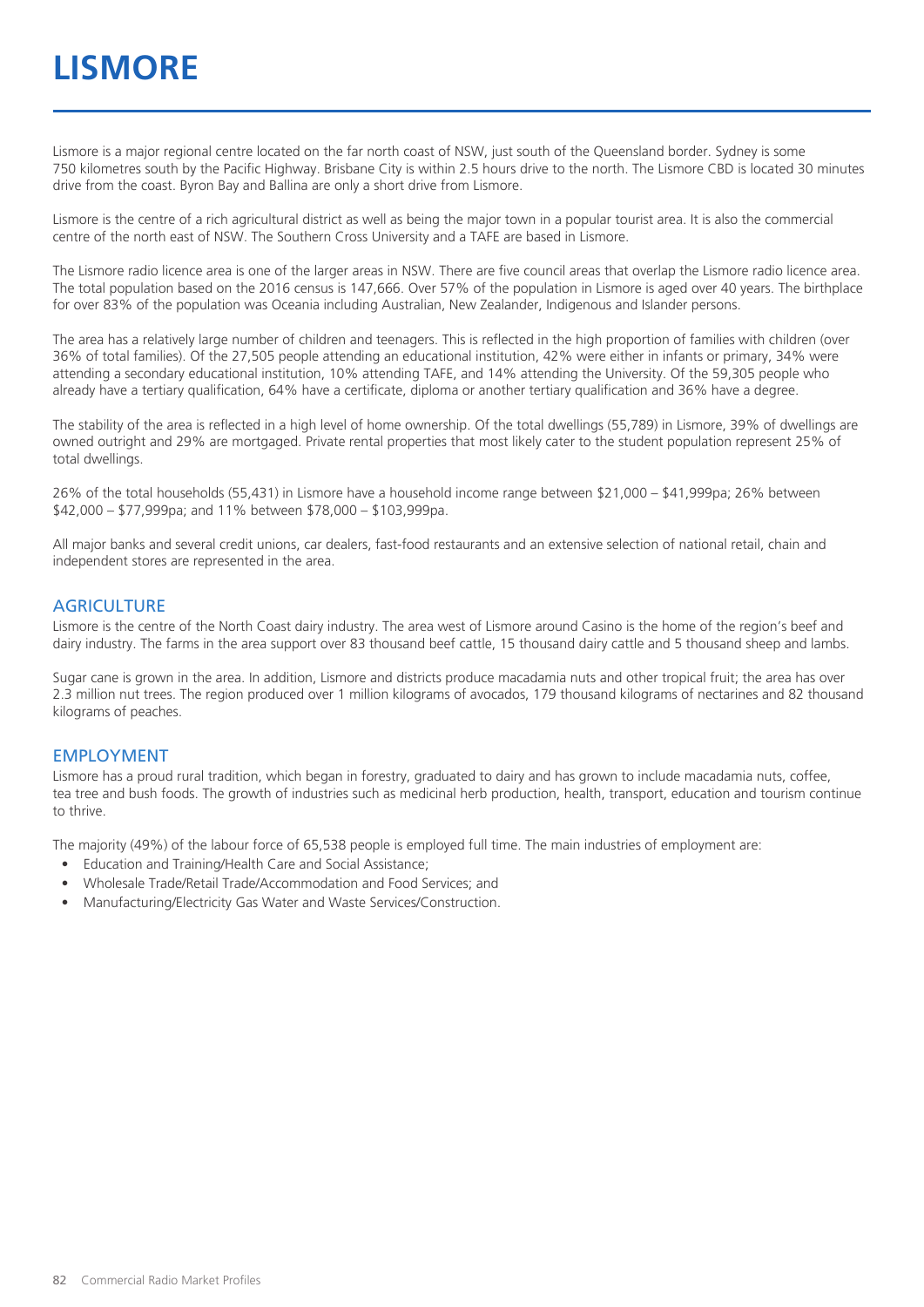# **LISMORE**

### AGE COHORTS

| Age                   | <b>Male</b> | Female | Total   | <b>Market</b><br>population |
|-----------------------|-------------|--------|---------|-----------------------------|
| $10 + \gamma$ ears    | 63,198      | 67,644 | 130,842 | 88.61%                      |
| 0-9 years             | 8,635       | 8,189  | 16,824  | 11.39%                      |
| $10-17$ years         | 7,246       | 7,041  | 14,287  | 9.68%                       |
| 18-24 years           | 4,869       | 4,512  | 9,381   | 6.35%                       |
| 25-39 years           | 10,517      | 11,599 | 22,116  | 14.98%                      |
| 40-54 years           | 14,646      | 16,307 | 30,953  | 20.96%                      |
| 55-64 years           | 11,767      | 12,077 | 23,844  | 16.15%                      |
| 65-74 years           | 8,763       | 8,649  | 17,412  | 11.79%                      |
| 75+ years             | 5,390       | 7,459  | 12,849  | 8.7%                        |
| Total 2011 population | 70,223      | 73,470 | 143,693 |                             |
| Total 2016 population | 71,833      | 75,833 | 147,666 | 100%                        |
| % change 2011-2016    |             |        | 2.76%   |                             |

#### LABOUR FORCE

| <b>Employment classification</b> | Total  | Labour force |
|----------------------------------|--------|--------------|
| Full-time employed               | 31,865 | 48.62%       |
| Part-time employed               | 25,729 | 39.26%       |
| Not stated employed              | 3.370  | 5.14%        |
| Unemployed                       | 4.574  | 6.98%        |
| <b>Total labour force</b>        | 65,538 | 100%         |

#### HOUSEHOLD INCOME

| Income range (pa)       | <b>Total</b> | Occupied<br>dwellings |
|-------------------------|--------------|-----------------------|
| $$0 - $7,749$           | 711          | 1.28%                 |
| $$7,750 - $20,999$      | 3,519        | 6.35%                 |
| $$21,000 - $41,999$     | 14,499       | 26.16%                |
| $$42,000 - $77,999$     | 14,506       | 26.17%                |
| $$78,000 - $103,999$    | 5,977        | 10.78%                |
| $$104,000 - $129,999$   | 4,448        | $8.02\%$              |
| $$130,000 - $155,999$   | 2,356        | 4.25%                 |
| $$160,000 - $181,999$   | 1,184        | 2.14%                 |
| $$182,000 - $207,999$   | 973          | 1.76%                 |
| $$208,000+$             | 1,495        | 2.7%                  |
| Not stated              | 5,763        | 10.4%                 |
| <b>Total households</b> | 55,431       | 100%                  |

#### FAMILY STRUCTURE

| <b>Type of family</b>         | <b>Total</b> | <b>Total families</b> |
|-------------------------------|--------------|-----------------------|
| Couple families - Children    | 13,954       | 36.63%                |
| Couple families - No children | 16.252       | 42.66%                |
| Single parents                | 7.475        | 19.62%                |
| Other families                | 418          | $1.1\%$               |
| <b>Total families</b>         | 38,099       | 100%                  |

### **OCCUPATION**

| <b>Employment classification</b>                                     | <b>Total</b> | <b>Occupations</b> |
|----------------------------------------------------------------------|--------------|--------------------|
| Managers/Professionals                                               | 20,485       | 33.54%             |
| Technicians & trade workers/<br>Community & personal service workers | 15,783       | 25.84%             |
| Clerical & administrative workers                                    | 6,938        | 11.36%             |
| Sales workers                                                        | 6,172        | 10.1%              |
| Machinery operators & drivers/Labourers                              | 10,851       | 17.76%             |
| Not stated                                                           | 856          | $1.4\%$            |
| Total                                                                | 61,085       | 100%               |

#### INDUSTRY

| Industry                                                                                                      | Total  | Workforce |
|---------------------------------------------------------------------------------------------------------------|--------|-----------|
| Agriculture, forestry & fishing                                                                               | 3,592  | 5.97%     |
| Mining                                                                                                        | 170    | 0.28%     |
| Manufacturing/Electricity, gas, water &<br>waste services/Construction                                        | 9,076  | 15.09%    |
| Wholesale trade/Retail trade/<br>Accommodation & food services                                                | 13,121 | 21.81%    |
| Transport, postal & warehousing/<br>Information, media & communications                                       | 2,417  | 4.02%     |
| Financial & insurance services/<br>Rental hiring & real estate services/<br>Administration & support services | 3.842  | 6.39%     |
| Professional scientific & technical services                                                                  | 3.092  | 5.14%     |
| Public administration & safety                                                                                | 2,855  | 4.75%     |
| Education & training/Health care &<br>social assistance                                                       | 16,264 | 27.04%    |
| Arts & recreation services                                                                                    | 878    | 1.46%     |
| Other services                                                                                                | 2,174  | 3.61%     |
| Not stated                                                                                                    | 2,669  | $4.44\%$  |
| Total                                                                                                         | 60,150 | 100%      |

#### ANNUAL HOUSEHOLD EXPENDITURE

| <b>Product or service</b>            | $$000's$ (pa) |
|--------------------------------------|---------------|
| Food & non-alcoholic beverages       | 727,503       |
| Alcoholic beverages                  | 98,472        |
| Clothing & footwear                  | 134,708       |
| Household furnishings & equipment    | 193,786       |
| Furniture & floor covering           | 65,365        |
| Household appliances                 | 46,706        |
| Household services & operation       | 149,273       |
| Medical care & health expenses       | 254,940       |
| Motor vehicle purchase               | 167,435       |
| Motor vehicle running costs          | 417,901       |
| Recreation                           | 530,704       |
| Recreational & educational equipment | 134,474       |
| Holidays                             | 248,360       |
| Personal care                        | 87,856        |